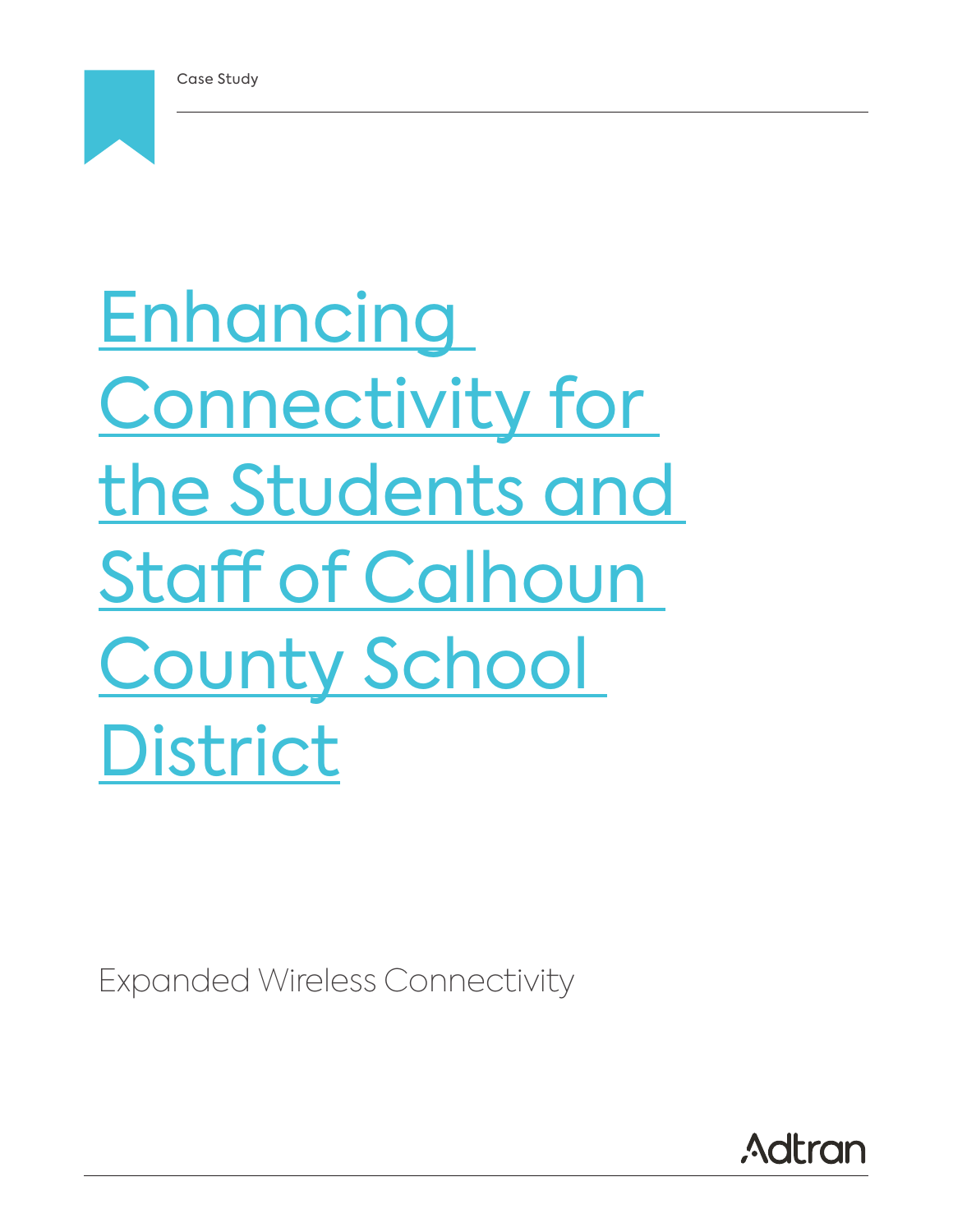## Adtran and Calhoun County School District



## About

Calhoun County School District (CCSD) is located in Anniston, AL. It is comprised of 19 schools, serving over 8,600 students. Each school has outdoor sporting areas, field houses, classrooms, and administrative spaces for daily operations, which express unique internet connectivity needs. Even the parking lots joined the list of spaces upgraded for enhanced internet access.

# The Challenge

Like many rural school systems, Calhoun County School District had a growing need for high-speed internet access. Faculty and students not only needed better Wi-Fi connectivity in the classroom, but also at sporting venues and adjunct remote classrooms located further from primary buildings. Secure access for vendors was another part of the agenda, to make sure guests had network permissions for their operations. Additionally, due to the lack of home internet access for some rural students, the advent of at-home learning created another critical challenge for the district. With these unique connectivity needs at hand, CCSD looked to Adtran for solutions.

## The Solution

A broad portfolio of Adtran solutions addresses these unique challenges, allowing CCSD to focus on what matters most.

- Fixed wireless access solutions grant athletic venues internet access, giving faculty equivalent connectivity across campus
- Outdoor access points equip parking lots with access, enabling students without home internet to continue their studies
- Upgraded switches are used power the LAN infrastructure
- Refreshed routers will accelerate connectivity
- Wi-Fi upgrades will enhance classroom connectivity, providing better coverage and faster downloads while minimizing technical distractions
- Guests and vendors can use the network securely, with a restricted level of access

# The Benefit

The deployment of Adtran's comprehensive solution will ultimately provide all CCSD stakeholders with high-speed internet access — everywhere on campus. Technical distractions have been minimized, and home Wi-Fi disparities have become less of an obstacle. Faculty can access the network, from anywhere on campus, and guests and vendors can access the network without imposing security risks. With the help of Adtran, CCSD will be top of the class.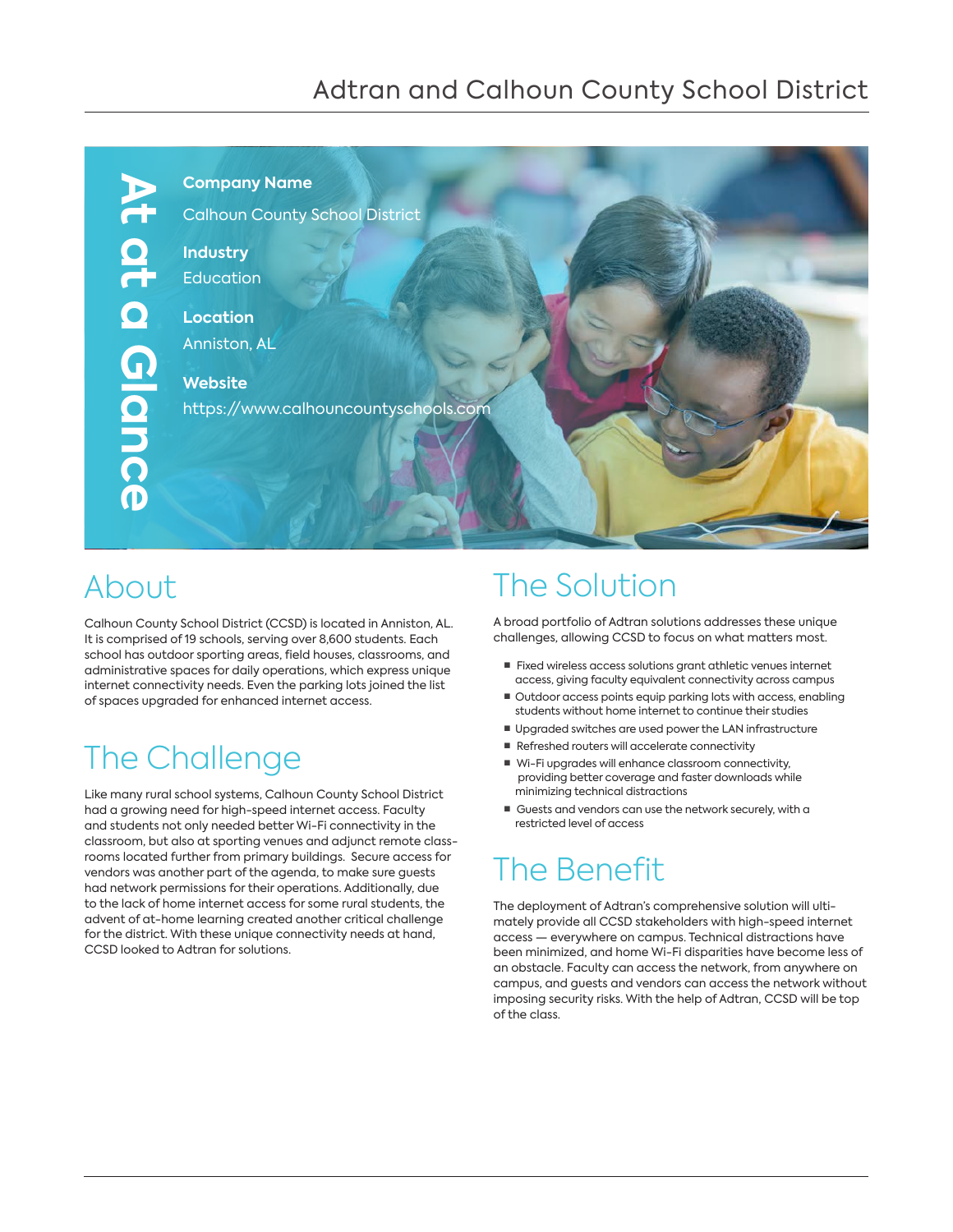### **The Gap for Rural Communities**

As internet access becomes further engrained in day-to-day society, the gap between urban and rural internet access becomes a bigger problem. Rural residents and organizations alike are impacted by the gap, and though infrastructure rollouts to rural communities have begun, solutions are needed now. This is especially difficult for the students of these communities, who are expected to learn within a standardized system.

Modern education revolves around eLearning. When students enter the classroom, their first objective is to open their laptop, not a textbook. From assignments to testing, students and faculty are expected to operate within a standardized system, reliant on internet access. More critically, the advent of at-home learning instigated a new challenge for those students lacking at-home internet access.

This soon became a multi-phase project, to address the need for reliable, secure internet access all over campus. From offices to parking lots, and classrooms to ball fields, all stakeholders needed enhanced access. Having relied on Adtran solutions for over 11 years, CCSD had a partner to rely on.

### **The Solution**

The pandemic driven challenges were priority one. Students felt the gap more strongly with heavy reliance on home internet during this time. This abrupt shift required creative problem solving.

To address this issue, CCSD equipped school parking lots with Adtran outdoor wireless access points, deploying muchneeded Wi-Fi for students without home internet services. Students could now access the internet in the parking lots to continue their coursework, enabling them to refocus on what matters most — their education.

#### **Internet Access for All**

The schools in the district also had a pressing need to extend internet access beyond the main school buildings. Sporting venues and outbuildings needed reliable access for both faculty and guests. The Adtran fixed wireless solution enabled CCSD to provide internet access to sports complexes and ball fields, granting athletic offices and adjunct remote classrooms equivalent access. This solution also provided guests and vendors secure access to the network, with appropriate levels of permission.

 *It is vital that Calhoun County students have reliable internet access. Adtran delivered on its promises, by implementing exceptional indoor and outdoor wireless connectivity. - CCSD IT Director Lance Driskell*

### **Enhancing the Student Experience**

The next phase of this project will be a Wi-Fi upgrade for all classrooms within the district. Over 1,000 Adtran access points will outfit classrooms, and wiring closets will harbor new Adtran switches to power and refresh the LAN infrastructure. These solutions provide greater range and help alleviate network congestion. The network refresh combined with the Wi-Fi upgrade will allow students and teachers to take full advantage of their school's internet resources and streamline their learning experience.

#### **The Benefits**

With reliable and readily available internet access, students are able to focus on their studies, faculty are able to work seamlessly at any location on campus, and guests and vendors can operate without imposing security risks. With the deployment of this comprehensive solution, the stakeholders of CCSD will have a state-of-the-art network, designed for their mission.